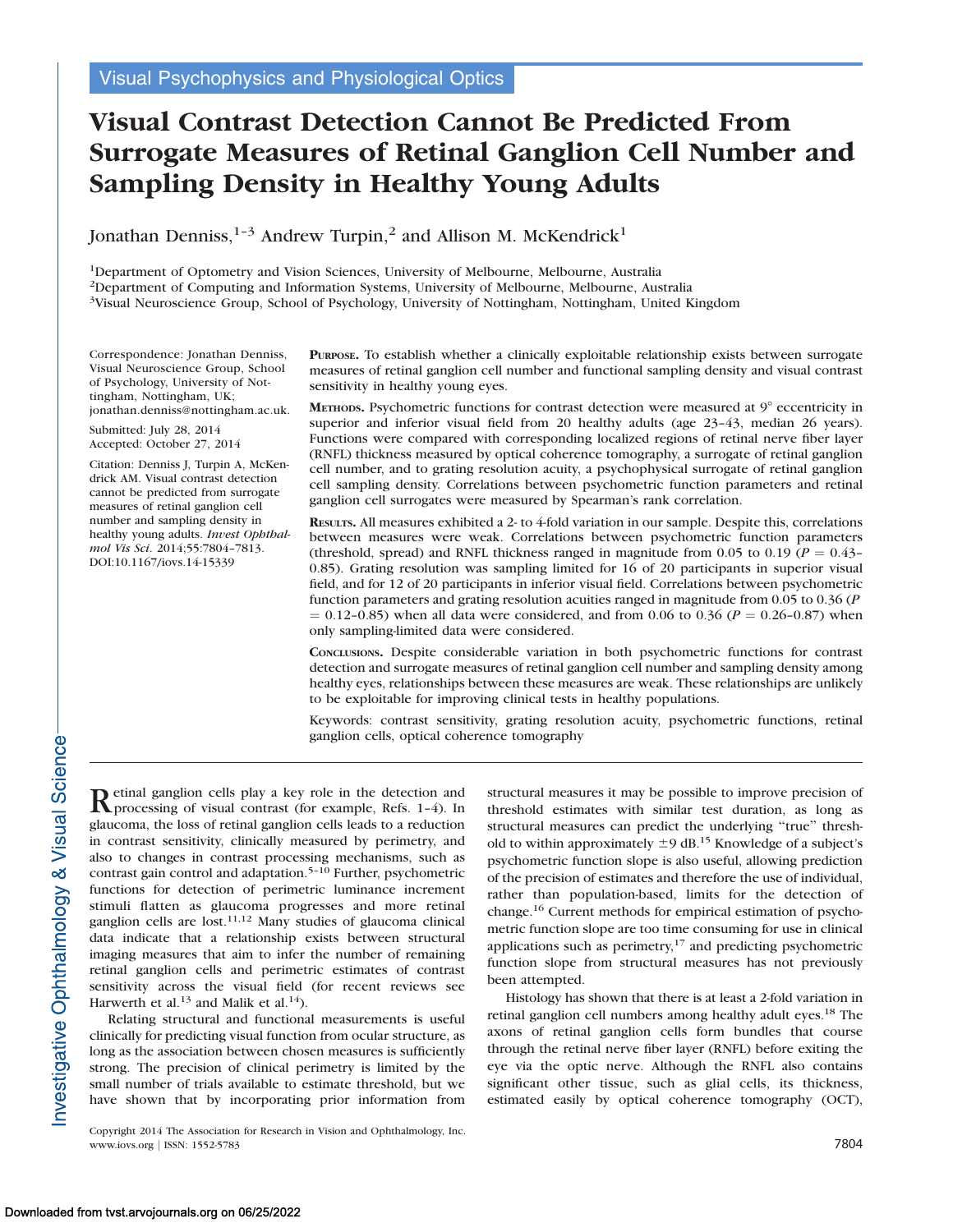| Participant  | Age, $y$ |                          | Central Refractive Error Refractive Error 9° Below Central Axis Refractive Error 9° Above Central Axis |                           |
|--------------|----------|--------------------------|--------------------------------------------------------------------------------------------------------|---------------------------|
| $\mathbf{A}$ | 42       | $+0.75DS$                | Plano/ $-0.50 \times 180$                                                                              | Plano/ $-0.50 \times 180$ |
| B            | 26       | $-3.75/-0.75 \times 40$  | $-4.50/-0.50 \times 180$                                                                               | $-4.50DS$                 |
| C            | 31       | $-3.00/-1.25 \times 40$  | $-3.00/-1.50 \times 40$                                                                                | $-3.00/-1.50 \times 40$   |
| D            | 23       | $-3.50$ DS               | $-3.50/-0.50 \times 160$                                                                               | $-3.50DS$                 |
| E            | 27       | $-1.50/-0.50 \times 180$ | $-2.25/-0.50 \times 180$                                                                               | $-2.25/-0.50 \times 180$  |
| F            | 26       | $+0.25DS$                | Plano                                                                                                  | Plano                     |
| G            | 27       | $+1.25/-0.25 \times 180$ | $+0.50/-1.00 \times 180$                                                                               | Plano/ $-0.75 \times 180$ |
| H            | 25       | $+0.50/-0.50 \times 180$ | $+0.50/-0.50 \times 180$                                                                               | $+0.50/-0.50 \times 180$  |
| I            | 30       | $-0.50/-0.25 \times 20$  | $-0.50/-0.50 \times 180$                                                                               | $-0.50/-0.50 \times 180$  |
|              | 28       | $-1.75DS$                | $-1.50DS$                                                                                              | $-1.50/-0.50 \times 105$  |
| K            | 25       | $+0.50DS$                | $+0.50$                                                                                                | $+0.25$                   |
| L            | 26       | $+0.25DS$                | $-0.50DS$                                                                                              | Plano/ $-0.50 \times 180$ |
| M            | 28       | Plano                    | $-0.75DS$                                                                                              | $-0.25DS$                 |
| N            | 26       | $-2.25DS$                | $-3.50DS$                                                                                              | $-3.25$                   |
| $\Omega$     | 23       | Plano/ $-0.75 \times 85$ | $-0.50DS$                                                                                              | Plano/ $-0.50 \times 120$ |
| $\, {\bf P}$ | 25       | $-3.00/-1.50 \times 10$  | $-3.25/-1.50 \times 180$                                                                               | $-3.25/-1.50 \times 180$  |
| Q            | 26       | Plano                    | Plano                                                                                                  | Plano                     |
| $\mathbb{R}$ | 26       | $+0.50/-0.75 \times 90$  | $-0.50/-0.50 \times 180$                                                                               | $-0.25DS$                 |
| S            | 43       | $-0.50DS$                | $-1.00DS$                                                                                              | $-0.25/-0.50 \times 90$   |
| T            | 32       | Plano/ $-1.00 \times 90$ | $-1.00/-0.50 \times 90$                                                                                | $-0.50/-1.00 \times 90$   |
|              |          |                          |                                                                                                        |                           |

TABLE. Details of Each Participant's Age and Refractive Error at Each Tested Eccentricity

Participants identified as in Figures 2 and 4. Refractive error is given in the form sphere (DS)/cylinder (DC)  $\times$  axis (degrees).

commonly serves as a surrogate for the total number of retinal ganglion cells in vivo.

In this study, we were interested in whether the variation in retinal structure between healthy individuals bore any consequences for visual function that may be exploitable for improving clinical tests. We measured a regional structural surrogate of retinal ganglion cell number (RNFL from OCT) and a functional surrogate of retinal ganglion cell density (grating resolution acuity) and compared them with psychometric functions for contrast detection measured in corresponding spatial locations. We tested the specific hypotheses that thicker RNFL and greater retinal ganglion cell sampling density would correlate with increased contrast sensitivity and steeper psychometric functions for contrast detection. These hypotheses were tested in a group of young, healthy adults under laboratory, rather than clinical, conditions in an attempt to accurately measure the effects of healthy population variation rather than those of aging or disease.

#### **METHODS**

This study was approved by the Human Research Ethics Committee of the University of Melbourne and all participants gave written informed consent to take part in accordance with the tenets of the Declaration of Helsinki. Participants (n  $= 20, 13$  female) were staff and students of the University of Melbourne and had no current or previous eye disease. Participants were aged 23 to 43 years (median 26 years) and had Snellen visual acuity of 6/6 or better in the randomly selected study eye with appropriate refractive correction as necessary that was within the range  $-5.00$  to  $+5.00$  diopters (D) in all meridians and less than 1.50 diopter cylinder (DC) (mean spherical equivalent central refractive error -1.00 D, full details of participant age and refractive error are given in the Table). To optimize the psychophysical measurements taken at  $9^\circ$  above or below fixation, each participant was refractively corrected with large-aperture trial lenses at these eccentricities according to off-axis retinoscopy performed by an experienced optometrist.

All psychophysical stimuli were generated in custom software (MATLAB R2010a; The Mathworks, Natick, MA, USA) and displayed via a visual stimulus generator (ViSaGe; Cambridge Research Systems, Kent, UK) on a gammacorrected (OptiCal; Cambridge Research Systems) cathode ray tube monitor (LG Flatron 795FT; LG Electronics, Seoul, South Korea) with resolution  $1024 \times 768$  pixels,  $31 \times 24$ -cm screen width, refresh rate 100 Hz and mean luminance 50 cd/ m<sup>2</sup> in an otherwise dark room. Participants completed all tasks for stimuli presented  $9^\circ$  above and below fixation in separate experimental runs. Fixation was monitored visually via a mirror. All tasks were completed over two to three sessions, each of up to 2 hours' duration and incorporating regular breaks between experimental runs to minimize fatigue.

# Measurement of Psychometric Functions for Contrast Detection

Stimuli for the contrast-detection task were randomly generated luminance noise images, band-pass filtered for spatial frequency with a square-wave filter of 1 octave width centered on 2.5 cycles per degree and viewed monocularly from 110 cm (Fig. 1, top left). Stimuli had the same mean luminance as the background and were spatially Gaussian-windowed (SD 0.75<sup>o</sup>) and static. One hundred such stimuli were pregenerated and one was randomly selected for presentation on each trial. Bandpass luminance noise images were used, as these stimuli contain a wide range of orientation cues, thus eliciting a response from a broad range of retinal ganglion cells, and to operate at spatial frequencies close to the peak of the contrast sensitivity function.<sup>19</sup> Michelson contrast of the stimuli was defined by the formula

$$
C = \frac{L_{\text{max}} - L_{\text{min}}}{L_{\text{max}} + L_{\text{min}}},\tag{1}
$$

where L represents luminance. Stimuli were presented using a two-interval forced-choice method. On each trial, the stimulus appeared randomly in one of two 200-ms intervals separated by a 500-ms interstimulus interval, and participants were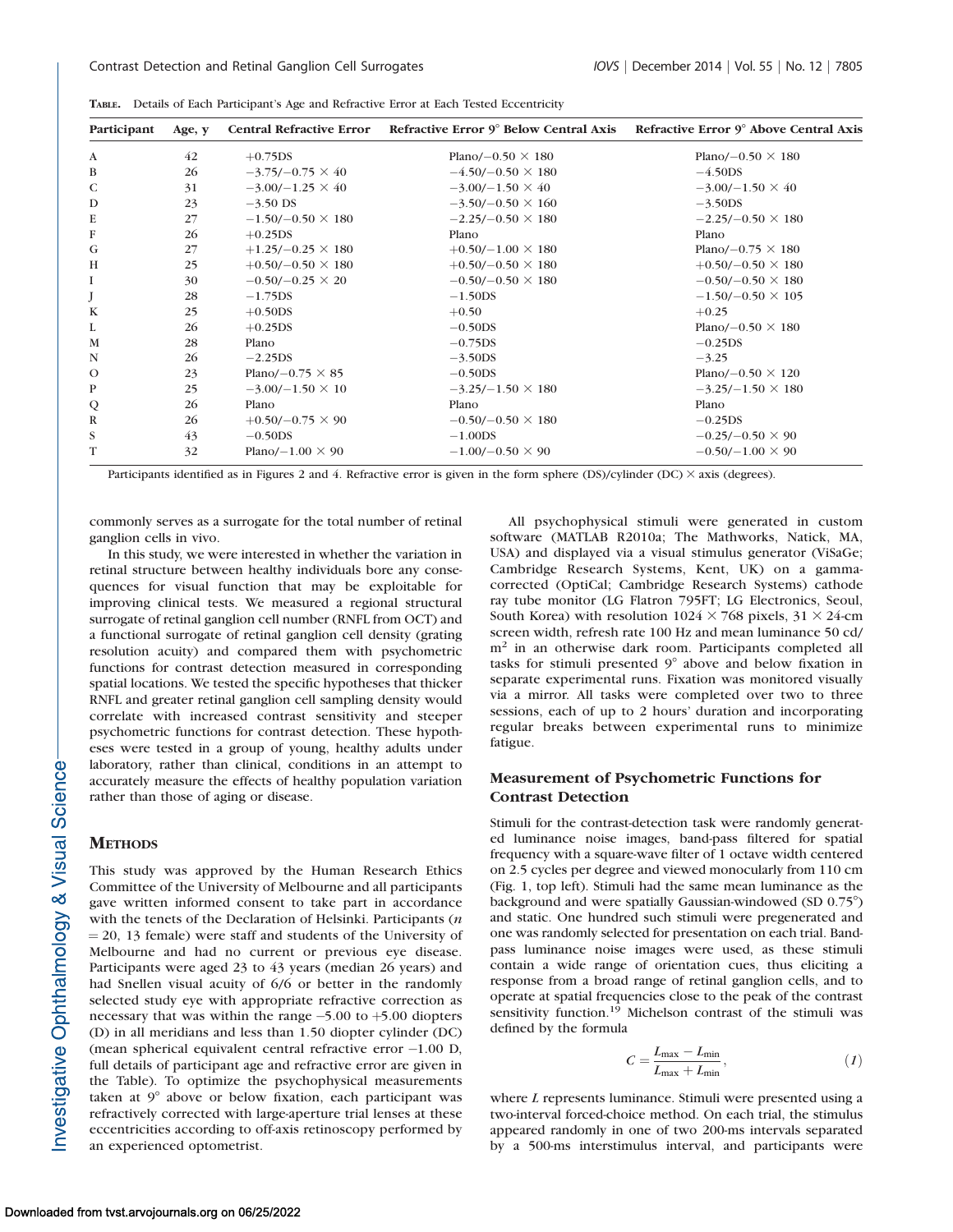

FIGURE 1. Schematic representation of psychophysical tasks. Top row: The stimulus for the contrast-detection experiment was spatial frequency band-pass luminance noise within a Gaussian spatial window (left) that varied in contrast, presented randomly in one of two temporal intervals. Bottom row: For the grating detection task, the stimulus was a Gabor patch (right) that varied in spatial frequency and was presented randomly in one of two temporal intervals. The Gabor patch was oriented randomly at either 45° or 135°. For both tasks, participants reported the interval in which the stimulus appeared. The stimulus for the grating resolution task was the same as for the grating detection task, but presented in a single interval such that the participants' task was to report the orientation of the Gabor.

required to indicate in which interval they saw the stimulus by button press (CB6 response box; Cambridge Research Systems). Psychometric functions were collected using a method of constant stimuli with 10 contrast steps. Experimental runs presented each contrast 10 times in a random order (100 trials per run), and psychometric functions were built up over a minimum of five runs such that each contrast was presented at least 50 times. Before data collection, all participants undertook practice runs.

Psychometric functions were fit in the open-source statistical environment, R (version 2.15.0; R Foundation for Statistical Computing, Vienna, Austria)<sup>20</sup> with the function

$$
\psi(x,\mu) = 0.5 + (0.5 - fn) \times [1 - G(x,\mu,s)],\tag{2}
$$

where  $x$  represents contrast in %,  $fn$  represents the lapse rate defining the upper asymptote, and G represents the fitted cumulative Gaussian function with mean  $\mu$  and spread (SD) s. Threshold was defined as the 79.4% correct point of the fitted function to facilitate comparison with the grating acuity measures (see later). Fitting was carried out using the glm.WH() function in the  $R$  package psyphy<sup>21</sup> that follows the procedures recommended by Wichmann and Hill.<sup>22</sup> Fitted psychometric functions' goodness-of-fit was assessed by comparison of model deviance to the deviance distribution of 10,000 Monte Carlo datasets simulated from the fitted function.<sup>22</sup> This method derives empirical probabilities that a dataset of this size generated by the fitted function would have deviance as large or larger than that observed. Higher probabilities therefore indicate better fit. Participants whose psychometric functions had goodness-of-fit P less than 0.05 undertook further trials in an additional session until the fit improved to  $P$  greater than 0.05.

## Functional Surrogate of Retinal Ganglion Cell **Density**

Previous studies have demonstrated that spatial aliasing of high spatial frequency grating stimuli occurs in noncentral vision, such that observers can detect the presence of gratings within a certain range of spatial frequencies, but not reliably report their orientation.<sup>23</sup> It is commonly held that under such conditions, the limitation to resolving a grating's orientation is the sampling frequency of the coarsest array of detecting neurons in the retina, which, beyond approximately 8 to  $10^{\circ}$ eccentricity, is the retinal ganglion cells (see Thibos<sup>24</sup> or Anderson<sup>25</sup> for review). We therefore measured grating detection and resolution acuities at the same locations as for contrast detection, to obtain a functional surrogate estimate of retinal ganglion cell sampling density.

Stimuli for the grating detection and resolution tasks were Gabor patches with 0.75° SD of the Gaussian spatial envelope, presented for 500 ms in total, including 100 ms onset and offset periods in which Michelson contrast was linearly ramped to/from a peak of 95% (Fig. 1, bottom right). Stimuli were viewed monocularly from 220 cm, using an external fixation target. For both tasks, acuities were determined by four interleaved three up, one down staircases, each terminating after seven reversals. Gabor spatial frequency was adjusted by 30% after the first reversal, 20% after the second reversal, and 10% after subsequent reversals. The mean and 95% confidence interval of the final four reversals of each staircase was taken as the acuity (converging on 79.4% correct).

For the grating detection task, stimuli were presented using a two-interval forced-choice method with a 500-ms interstimulus interval as for the contrast-detection task. For the grating resolution task, stimuli were presented using a single interval,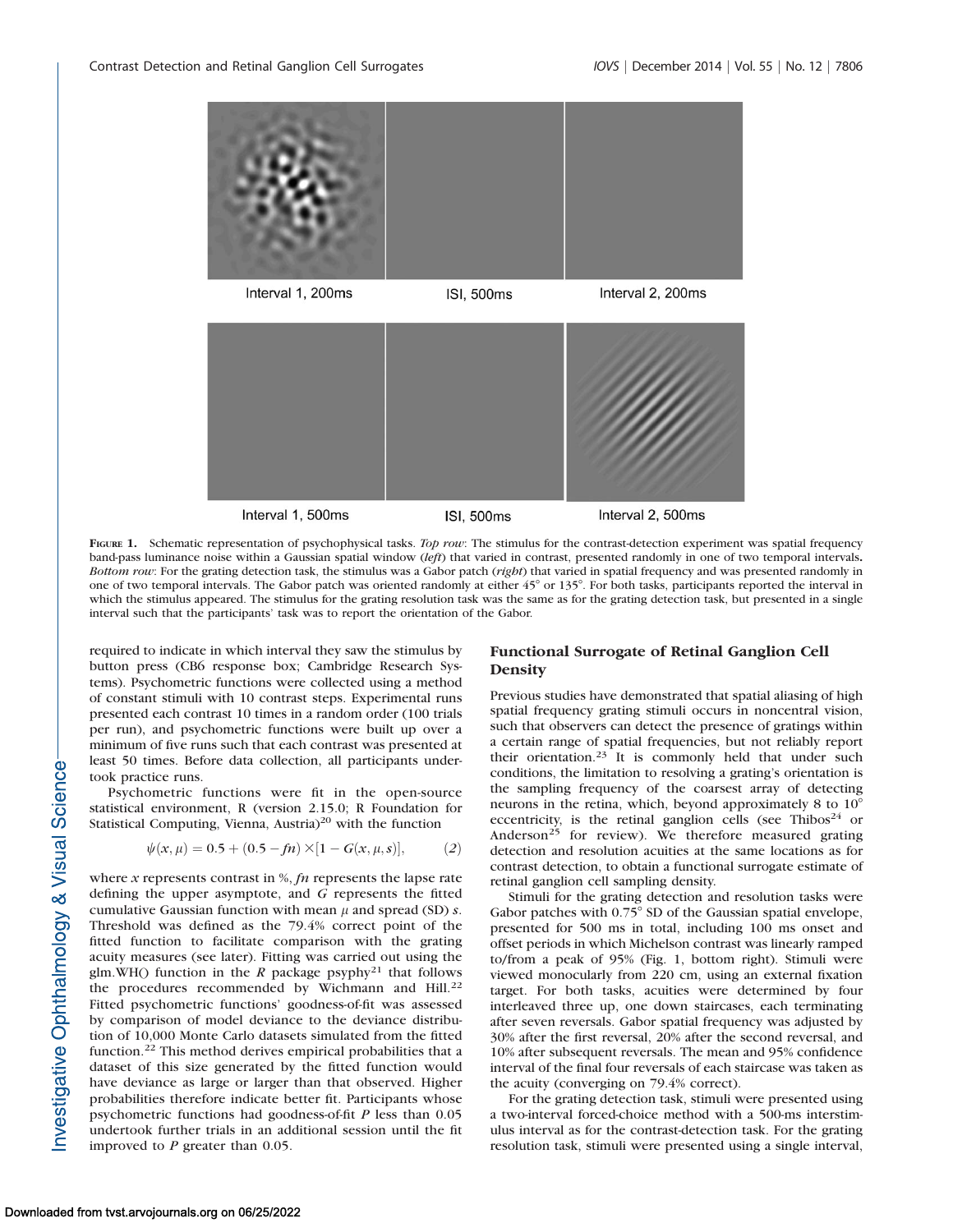

FIGURE 2. Schematic representation of the RNFL sectors analyzed for each participant: 45° RNFL sectors are shown as *darker-shaded regions* on the outer (scan) circles for each schematic optic nerve head. Participant identifiers and axial lengths are shown in red. The dotted lines and black numbers indicate the angle of the fovea-optic nerve head axis (degrees). S, superior; T, temporal; I, inferior; N, nasal. Participants are arranged throughout this article in order of fovea-optic nerve head angle.

two alternative forced-choice method, whereby participants indicated the orientation of the Gabor by button press. In both tasks, stimulus orientation was randomly chosen on each trial to be either  $45^{\circ}$  or  $135^{\circ}$ , and two staircases started from 8.5 cycles per degree and two from 16.0 cycles per degree. For both tasks, all participants took practice runs before data collection. A schematic of the psychophysical tasks is shown in Figure 1.

# Structural Surrogate of Retinal Ganglion Cell Number

Retinal nerve fiber layer thickness was measured by OCT (Spectralis; Heidelberg Engineering GmbH, Heidelberg, Germany) around a 12° diameter scan circle manually centered on the optic nerve head. Scans were captured ensuring that the fundus image was evenly illuminated and well-focused, and that the OCT image quality was >20 dB. Any poor-quality scans were recaptured. Images also were manually checked for layer segmentation errors, although none were found. To restrict the region of measured RNFL to that corresponding to the regions of retina tested psychophysically, we used our previously described model that relates regions of the visual field to the optic nerve head, customized to the anatomy of individual eyes.26,27 In light of recent evidence concerning the position of the temporal raphe in human eyes<sup>28</sup> (Tanabe F, et al.  $IOVS$ 2014;55: ARVO E-Abstract 957), we made one change to the model as previously published; the raphe temporal to the fovea was set such that the angle between it and the fovea–optic nerve head axis was 170° rather than 180°. The modelpredicted 45° RNFL sectors centered on the visual field locations  $\pm 9^\circ$  above fixation, based on individual measurements of axial length (AL-100 biometer; Tomey, Nagoya, Japan) and optic nerve head position (estimated from the OCT images<sup>29</sup>). Previous work has shown that these sectors are more than large enough to compensate for likely measurement

error in anatomical measurements.<sup>29</sup> Mean RNFL thickness within the model-predicted  $45^\circ$  sectors was compared to psychophysical measurements (see later).

### Statistical Analysis

Correlations between variables were assessed using Spearman's rank correlation, which does not assume linearity of relationships, and is relatively unaffected by outliers because they are maximally assigned the value of their rank only. The 95% confidence intervals for correlation coefficients  $(\rho)$  were calculated via the Fisher transformation as

$$
\tanh\left(\operatorname{atanh}(\rho) \pm \frac{1.96}{\sqrt{(n-3)}}\right). \tag{3}
$$

Correlations for all measures were calculated separately for superior and inferior measurements. For grating resolution acuity, correlations also were calculated both considering all data or only data that were from sampling-limited regions. A region was defined as sampling limited if its grating detection acuity was greater than its grating resolution acuity, with P less than 0.05 by two-tailed Welch's t-test. All analyses were carried out in R (version 2.15.0; R Foundation for Statistical Computing). $20$ 

## **RESULTS**

Figure 2 shows the two  $45^{\circ}$  RNFL sectors used for each participant. The two retinal locations tested  $(9^{\circ})$  above and below fixation) vary by only a small amount in their mapping to the optic nerve head across the range of anatomy among the study participants.<sup>27</sup>

Participants had no difficulty with the contrast-detection task, and well-fitting psychometric functions (goodness-of-fit P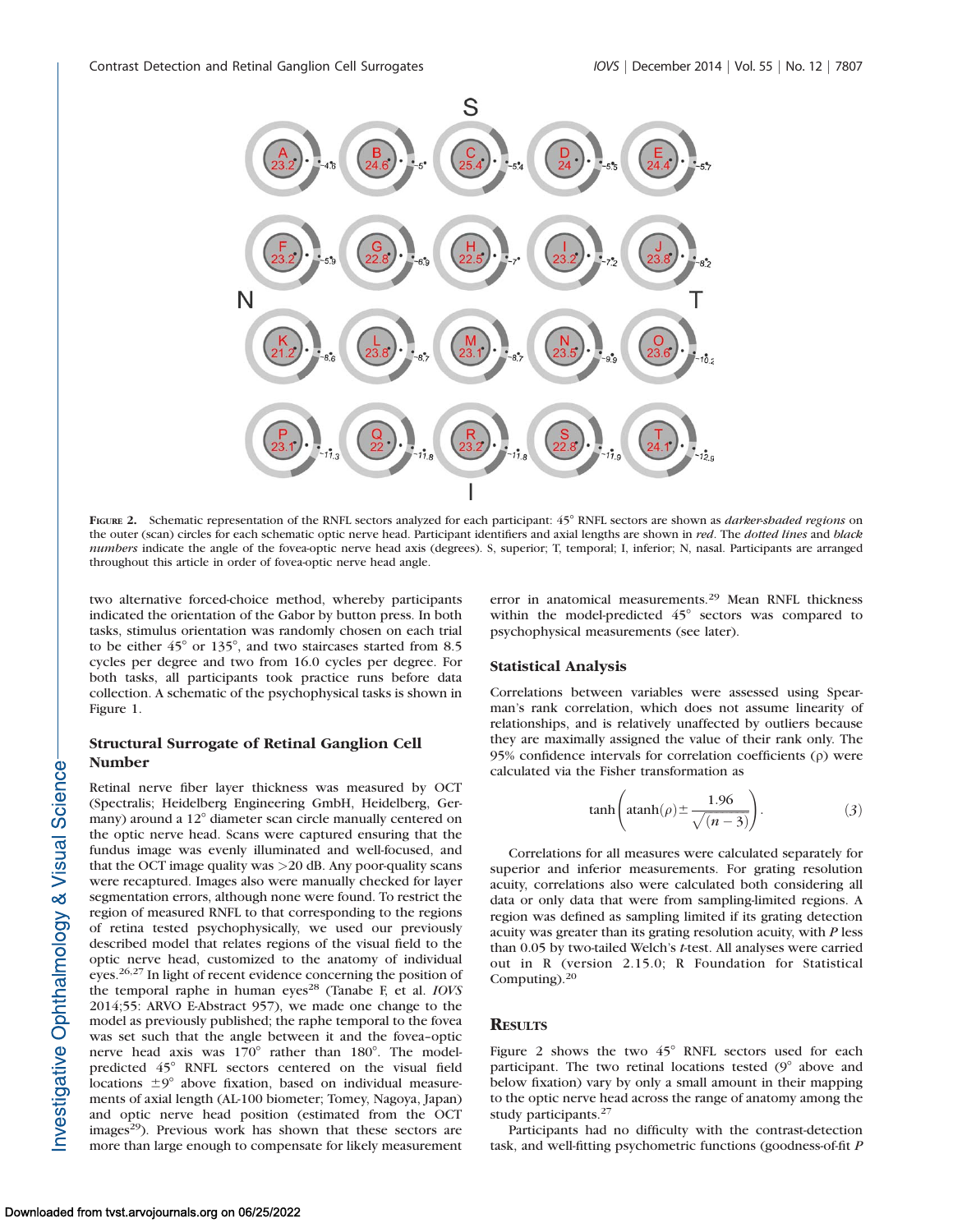

FIGURE 3. (a) Best  $(P = 1.0)$  and (b) worst  $(P = 0.18)$  fitting individual psychometric functions collected in the contrast-detection experiment. The dark gray lines show the best fits of equation 2 to the data, with 95% confidence intervals shown as the light gray regions.

 $= 0.18$  to  $P = 1.0$ ) were obtained for all superior and inferior contrast-detection measurements. Figure 3 shows the best- and worst-fitting psychometric functions obtained. Contrast-detection thresholds varied from 3.85% to 10.83% for stimuli in the superior visual field, and from 4.04% to 8.72% for stimuli in the inferior visual field. Psychometric function spread (defined as SD of the fitted cumulative Gaussian function) varied from 1.11% to 3.50% for stimuli in the superior visual field, and from 0.92% to 4.00% for stimuli in the inferior visual field. There was a slight association between contrast-detection thresholds and psychometric function spread in the superior visual field, but no association in the inferior visual field (Fig. 4).

Figure 5 shows each participant's detection and resolution acuities for gratings in the superior and inferior visual field. Grating resolution was sampling limited (as defined in the Statistical Analysis section) in the superior visual field for 16 of 20 participants, and in the inferior visual field for 12 of 20 participants. The magnitude of differences between grating detection and resolution acuities, previously referred to as the aliasing zone, $24$  varied among participants (Fig. 5).

An approximately 2- to 4-fold variation was found among participants in RNFL thickness, contrast-detection thresholds, and psychometric function spreads, and grating resolution acuities for both superior and inferior retina (Figs. 5, 6). Despite this, no meaningful correlation was found between RNFL thickness (Fig. 6) or grating resolution acuities (Fig. 7) and thresholds or spread of psychometric functions for contrast detection. Correlations between grating resolution and contrast-detection parameters did not improve when only sampling-limited locations were considered (Fig. 7). Figure 8 shows the relationship between RNFL thickness and grating resolution acuities. Again, only very weak correlations were found, and these remained weak when only sampling-limited locations were considered.

#### **DISCUSSION**

This study compared visual contrast detection with surrogate measures of retinal ganglion cell number (RNFL thickness by



FIGURE 4. Contrast-detection threshold versus psychometric function spread for (a) superior visual field and (b) inferior visual field. Spearman's correlations with 95% confidence intervals are given in each panel. Gray lines on the axes indicate distributions of the plotted values.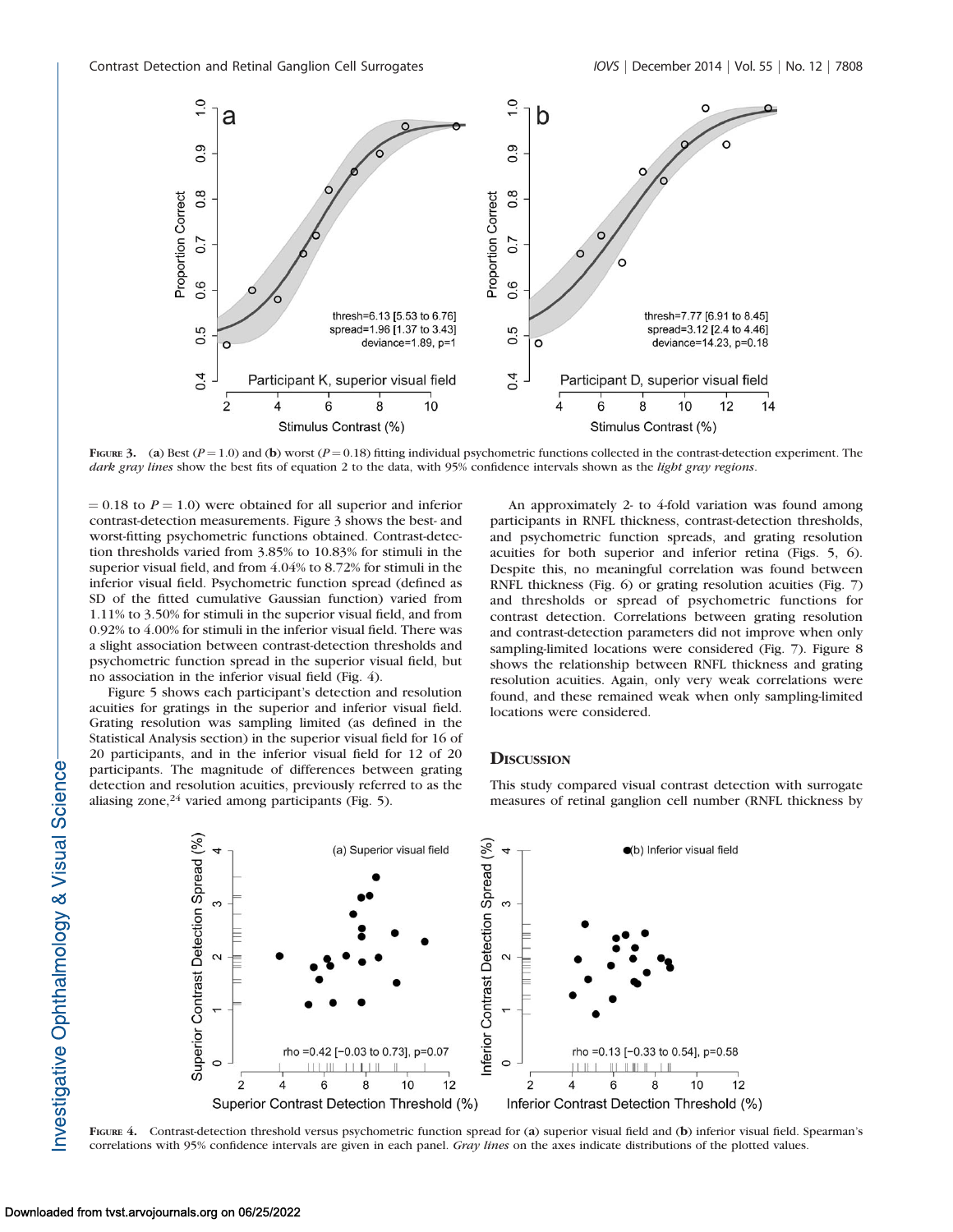

FIGURE 5. Detection and resolution acuities for grating stimuli in superior visual field (top) and inferior visual field (bottom). Acuities (cycles per degree ±95% confidence intervals) are shown as *filled circles* for detection and *unfilled circles* for resolution. Measurements defined as sampling limited (see text) are marked with an *asterisk* on the *borizontal axis*.

OCT) and sampling density (grating resolution acuity) in a group of healthy young adults. To our knowledge, this is the first report to compare the spread of psychometric functions for contrast detection with surrogates of retinal ganglion cell number. We hypothesized that greater numbers of retinal ganglion cells may have the functional consequence of steeper psychometric functions (smaller spread parameter) due to greater signal in response to a stimulus. The data suggest that any associations between contrast detection and clinically measurable estimates of retinal ganglion cell number or sampling density are very weak in this population. Rank correlations between RNFL thickness and contrast-detection threshold and psychometric function slope ranged in magnitude from 0.05 to 0.19 (Fig. 6). Rank correlations between grating resolution acuity and contrast-detection threshold and psychometric function slope ranged in magnitude from 0.06 to 0.36 when only sampling-limited data were included, and from 0.05 to 0.36 when all data were considered (Fig. 7). All of these correlations can be considered weak for practical purposes; it is unlikely that any statistical model could be fit that would be useful for predicting contrast-detection threshold or psychometric function slope from either of the surrogate retinal ganglion cell measures.

Although many previous studies have examined the relationship between structural imaging data and visual function in glaucoma, there are limited published data on this relationship in healthy eyes. Garway-Heath et al.<sup>30</sup> reported data from 34 participants aged 58  $\pm$  11 years with normal visual fields, finding no association between temporal neuroretinal rim area and central visual function measured by either perimetry or pattern electroretinogram. Hood and Kardon<sup>31</sup>

examined relationships between visual function measured by perimetry in the superior and inferior arcuate areas and corresponding regions of RNFL thickness measured by OCT in 60 participants aged older than 50 years. They found only a weak correlation in both regions (superior arcuate region Pearson's correlation  $r = 0.29$ , inferior region  $r = 0.22$ ).<sup>31</sup> Redmond et al.<sup>32</sup> measured both luminance increment detection and grating resolution acuity at  $10^{\circ}$  eccentricity in superior and inferior visual field (superior,  $36^{\circ}$  and  $144^{\circ}$ ) meridians averaged; inferior,  $216^{\circ}$  and  $324^{\circ}$  meridians averaged), and compared both to RNFL thickness measured by OCT in corresponding regions. Their 26 healthy participants were aged 51 to 77 years. The analysis carried out by Redmond et al.<sup>32</sup> primarily compared regression line slopes between healthy and glaucoma groups, and correlation coefficients were reported only for both groups combined. In common with the Hood and Kardon study, $3<sup>1</sup>$  the regression line had a positive slope between both functional measures and RNFL thickness in the healthy group alone, but the strength of the association ( $R<sup>2</sup>$  or correlation coefficient not reported) can be seen to be weak in their Figures 2, 3, and 4. Despite differences in participant ages, stimuli, test procedures, and test locations, all of these previous studies provide support for our finding of a very weak, or nonexistent, relationship between contrastdetection thresholds and current structural imaging measures in healthy observers.

The lack of association between contrast-detection thresholds and RNFL thickness in young, healthy participants has implications for the early detection of glaucoma. Glaucoma is often detected when either visual field or RNFL measurements fall outside normative database limits, and the stage of disease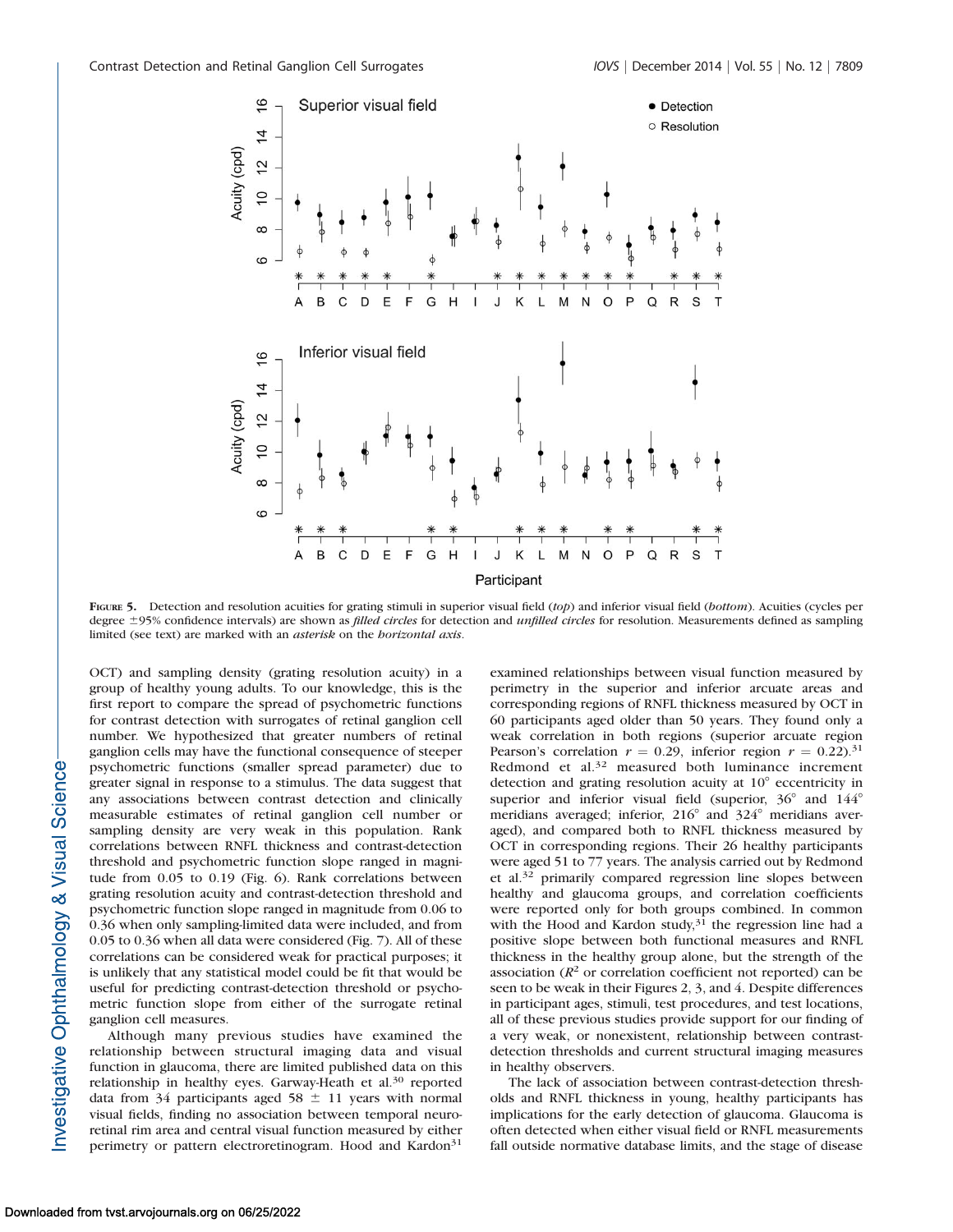

FIGURE 6. (a) Inferior RNFL thickness versus superior contrast-detection threshold, (b) inferior RNFL thickness versus superior contrast-detection psychometric function spread, (c) superior RNFL thickness versus inferior contrast-detection threshold, and (d) superior RNFL thickness versus inferior contrast-detection psychometric function spread. Spearman's correlations with 95% confidence intervals are given in each panel. Gray lines on the axes indicate distributions of the plotted values.

at which this happens for various imaging and functional measures has been the topic of considerable debate, as reviewed previously.14,31,33 The present study shows that the baseline, predisease state of an individual patient could be high in the population distribution with one measure and low in the distribution with the other. With the simplifying assumption of equal progression due to glaucoma in both measures, the measure that started low in the population distribution would fall outside of the normal limits much earlier than the other measure. This implies that both structural and functional measures must be considered for early detection of glaucoma.

There are several reasons why the healthy population variation seen in RNFL thickness measured by OCT may not be an accurate reflection of the healthy population variation in the number of retinal ganglion cells. First, the RNFL contains a non-neural component (blood vessels, glia) $34-36$  of variable thickness that remains present in eyes that are blind due to loss of retinal ganglion cells.37–39 Further variability occurs in retinal ganglion cell axon diameters, <sup>40,41</sup> and the variation in axon density within the RNFL is currently unknown. These sources, in addition to simple measurement variability, will all contribute to the observed population variation in RNFL thickness and weaken any relationship between RNFL thickness and visual function. It is important to note, however, that there also are many more sources of variability in the visual system that could also account for the lack of a relationship with contrast-detection threshold and psychometric function spread. It is possible that any increase in signal due to greater numbers of retinal ganglion cells is countered by an equivalent increase in random noise. Pooling and processing of retinal ganglion cell signals in the lateral geniculate nucleus and visual cortex, as well as additional sources of internal noise in the visual system, are further unknowns in our study that are also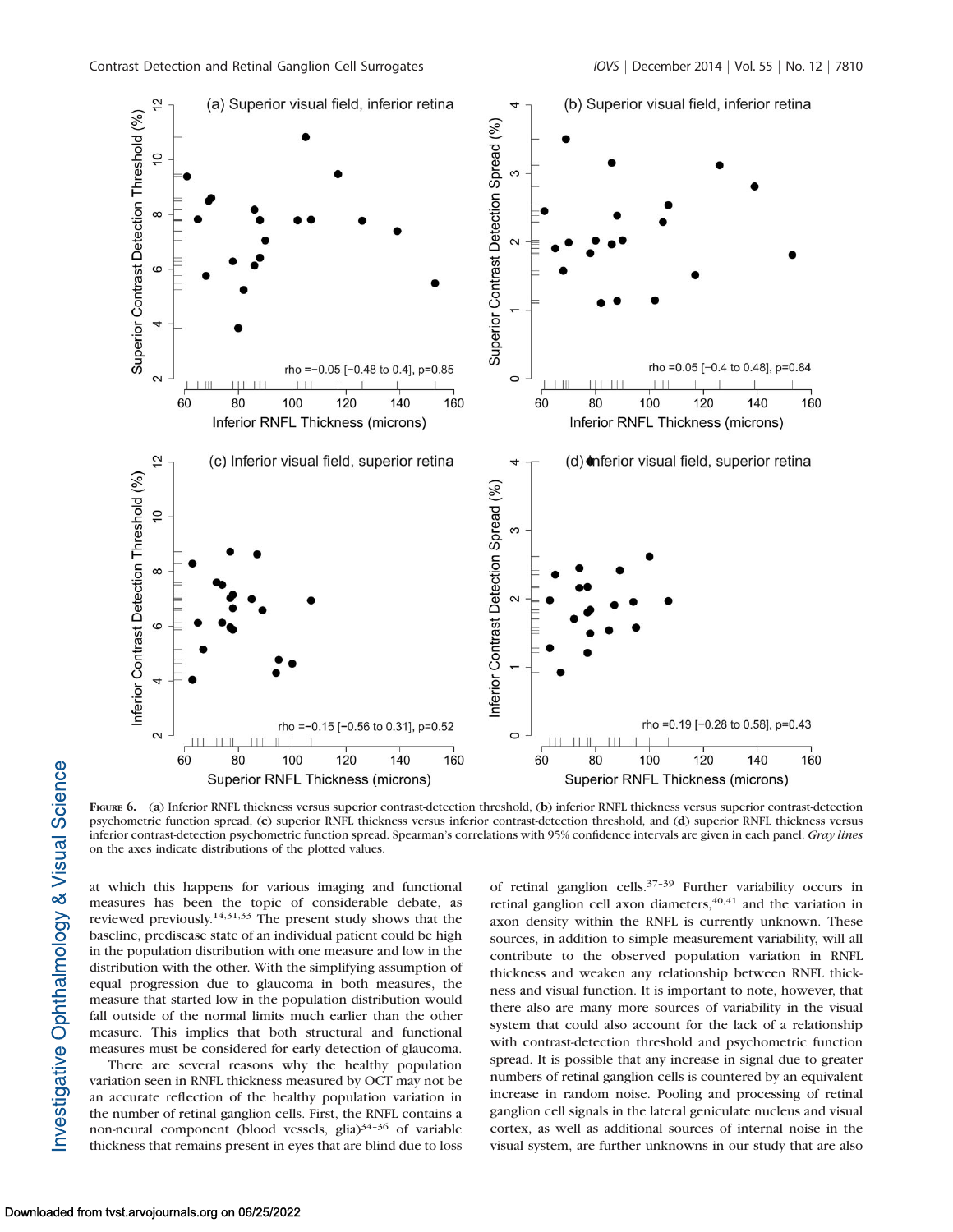

FIGURE 7. (a) Superior grating resolution acuity versus contrast-detection threshold, (b) superior grating resolution acuity versus contrast-detection psychometric function spread, (c) inferior grating resolution acuity versus contrast-detection threshold, and (d) inferior grating resolution acuity versus contrast-detection psychometric function spread. Locations that were sampling limited (as shown in Fig. 5) are shown as *filled circles*, nonsampling limited locations are shown as *unfilled circles. Gray lines* on the axes indicate distributions of the plotted values. Spearman's correlations with 95% confidence intervals are shown on each panel for all data, and also including only data from sampling-limited locations.

likely to vary among individuals, providing further sources of scatter in the relationships.

In this study, we chose to evaluate sectors of RNFL that were related to the visual field regions by a previously published model<sup>27</sup> that has been verified against manual tracing of retinal nerve fiber bundles with good concordance in the tested visual field regions.<sup>42</sup> The model customized these sectors to individuals, although across the range of anatomy in the sample the relevant sectors varied by only a small amount (Fig. 2). These sectors represent our current best estimate of the anatomical relationship between the tested visual field regions and the RNFL; however, it is worth noting that the sectors relate to larger, arcuate areas of the retina than are sampled by our Gaussian-windowed stimuli. It is possible to use the model to predict narrower regions of RNFL that relate

somewhat more closely to the areas of the retina stimulated, but this method would be more vulnerable to small variations in the mapping,<sup>29</sup> and small eye movements during testing. It is not currently possible to isolate RNFL regions relating to visual field areas without also including RNFL regions along the arcuate path between the visual field area and the optic nerve head, and so we are making an assumption that the tested visual field locations are representative of the arcuate areas they sit within. Variation in the spatial distribution and axon size of retinal ganglion cells across the retina will therefore contribute scatter to the measured relationships. Fixation during the psychophysical testing was monitored visually; however, the accuracy of this is limited to approximately  $2^{\circ}$ , so we cannot rule out a contribution of small eye movements to the scatter found in the relationships reported. Although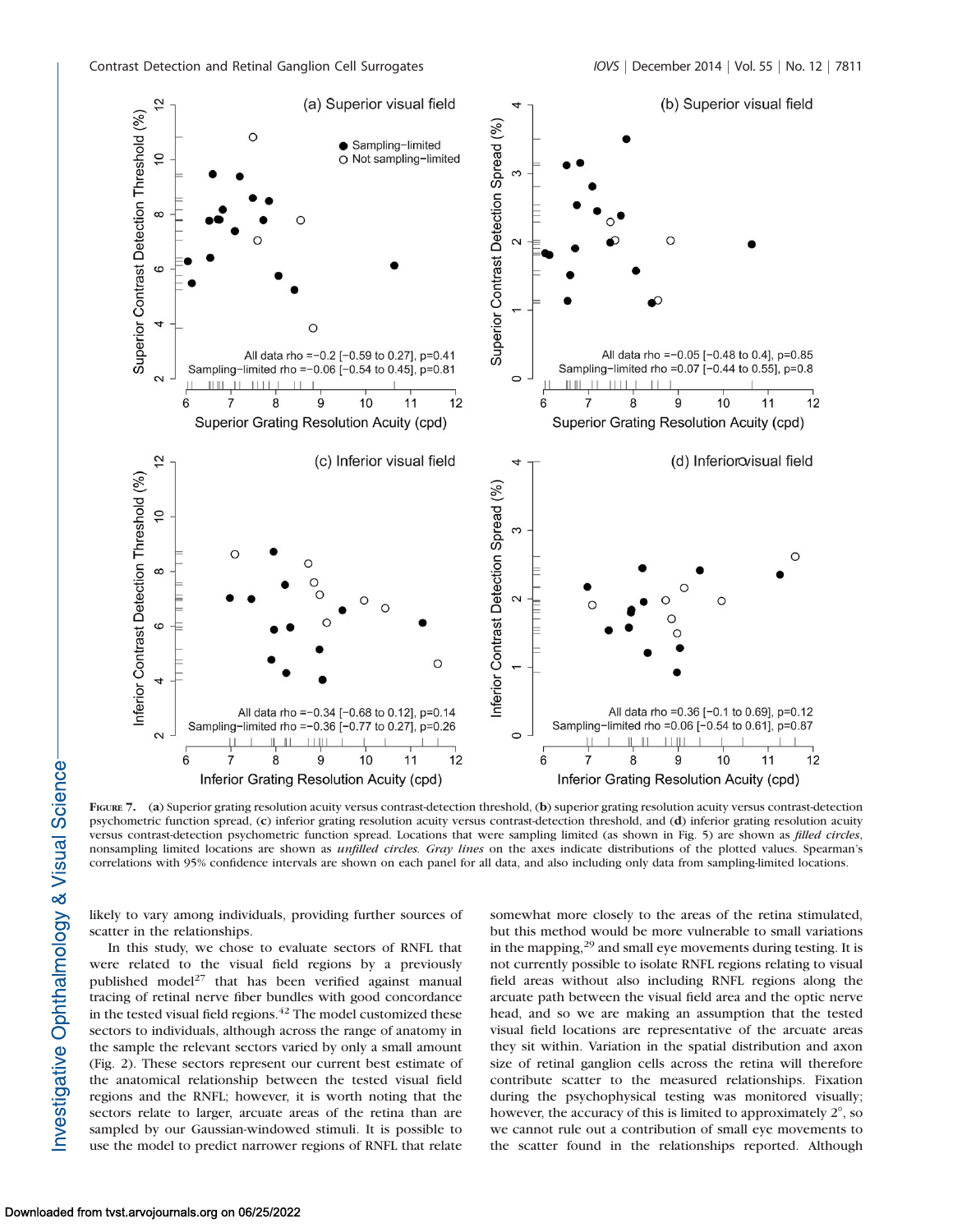

FIGURE 8. (a) Inferior RNFL thickness versus superior grating resolution acuity, (b) superior RNFL thickness versus inferior grating resolution acuity. Locations that were sampling limited (as shown in Fig. 5) are shown as *filled circles*, nonsampling limited locations are shown as *unfilled* circles. Gray lines on the axes indicate distributions of the plotted values. Spearman's correlations with 95% confidence intervals are shown on each panel for all data, and also including only data from sampling-limited locations

automated eye tracking would be an improvement to our methods, most of our observers had previous psychophysical experience, and fixation was not seen as problematic during testing.

As a final point, it is worth considering the sample size of 20 observers. In this study, we were specifically interested in whether a clinically meaningful relationship exists between the psychometric function for contrast detection and RNFL thickness. It is plausible that markedly increasing the sample size might render a statistically significant but weak correlation between these measures. However, given the variability in measurements among observers, such a relationship, if present, is unlikely to show any useful predictive power for an individual.

In conclusion, we have measured psychometric functions for contrast detection and compared these with surrogate measures of retinal ganglion cell number and density in a group of healthy young adults. Despite a 2- to 4-fold variation in all measures, we found no correlation between threshold or spread of the contrast-detection psychometric functions and either RNFL thickness or grating resolution acuity that could be exploited for predictive purposes.

#### Acknowledgments

Supported by Australian Research Council (ARC): ARC FT0990930 (AMM), ARC FT0991326 (AT), ARC LP100100250 (with Heidelberg Engineering), and ARC LP13100055 (with Heidelberg Engineering).

Disclosure: J. Denniss, Heidelberg Engineering (F); A. Turpin, Heidelberg Engineering (F); A.M. McKendrick, Heidelberg Engineering (F)

#### **References**

- 1. Enroth-Cugell C, Robson JG. The contrast sensitivity of retinal ganglion cells of the cat. *J Physiol*. 1966;187:517-552.
- 2. Shapley RM, Victor JD. The effect of contrast on the transfer properties of cat retinal ganglion cells. J Physiol. 1978;285: 275–298.
- 3. Baccus SA, Meister M. Fast and slow contrast adaptation in retinal circuitry. Neuron. 2002;36:909–919.
- 4. Solomon SG, Peirce JW, Dhruv NT, Lennie P. Profound contrast adaptation early in the visual pathway. Neuron. 2004;42:155– 162.
- 5. McKendrick AM, Badcock DR, Morgan WH. Psychophysical measurement of neural adaptation abnormalities in magnocellular and parvocellular pathways in glaucoma. Invest Ophthalmol Vis Sci. 2004;45:1846–1853.
- 6. McKendrick AM, Sampson GP, Walland MJ, Badcock DR. Contrast sensitivity changes due to glaucoma and normal aging: low-spatial-frequency losses in both magnocellular and parvocellular pathways. Invest Ophthalmol Vis Sci. 2007;48: 2115–2122.
- 7. McKendrick AM, Sampson GP, Walland MJ, Badcock DR. Impairments of contrast discrimination and contrast adaptation in glaucoma. Invest Ophthalmol Vis Sci. 2010;51:920-927.
- 8. Sun H, Swanson WH, Arvidson B, Dul MW. Assessment of contrast gain signature in inferred magnocellular and parvocellular pathways in patients with glaucoma. Vision Res. 2008; 48:2633–2641.
- 9. Lek JJ, Vingrys AJ, McKendrick AM. Rapid contrast adaptation in glaucoma and in aging. Invest Ophthalmol Vis Sci. 2014;55: 3171–3178.
- 10. Chu PHW, Chan HHL, Brown B. Luminance-modulated adaptation of global flash mfERG: fellow eye losses in asymmetric glaucoma. Invest Ophthalmol Vis Sci. 2007;48: 2626–2633.
- 11. Chauhan BC, Tompkins JD, LeBlanc RP, McCormick TA. Characteristics of frequency-of-seeing curves in normal subjects, patients with suspected glaucoma, and patients with glaucoma. Invest Ophthalmol Vis Sci. 1993;34:3534–3540.
- 12. Henson DB, Chaudry S, Artes PH, Faragher EB, Ansons A. Response variability in the visual field: comparison of optic neuritis, glaucoma, ocular hypertension, and normal eyes. Invest Ophthalmol Vis Sci. 2000;41:417–421.
- 13. Harwerth RS, Wheat JL, Fredette MJ, Anderson DR. Linking structure and function in glaucoma. Prog Retin Eye Res. 2010; 29:249–271.